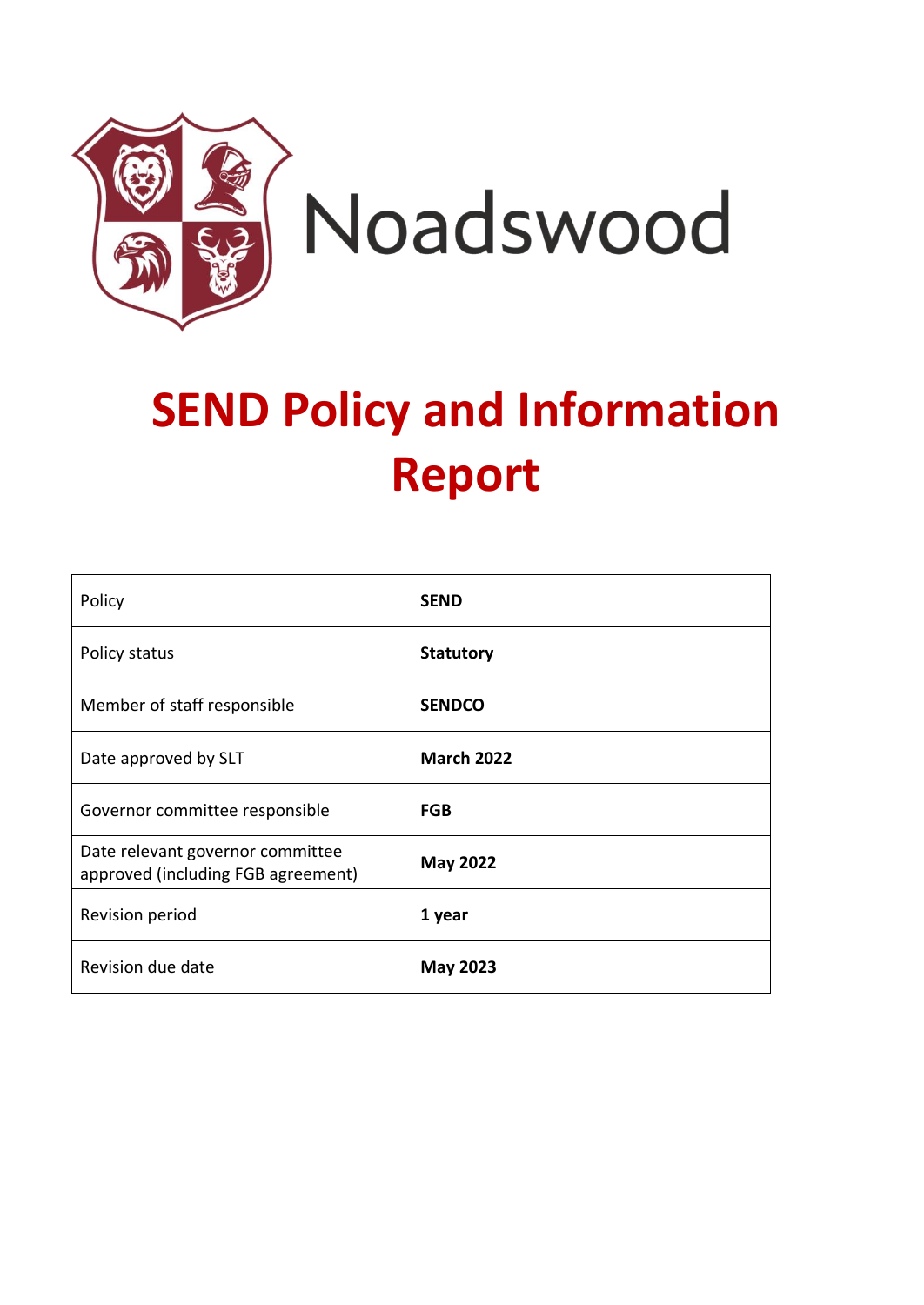# **CONTEXT**

Noadswood is a popular Mainstream Secondary School with around 1000 pupils from year 7 – year 11. An inclusive school, we are proud to be one of four schools in Hampshire that have unitary status for Physically Disabled students and one of few to hold unitary status for two areas, with our new provision for Social Emotional and Mental Health having also opened in September 2022. We are an accessible site with excellent additional facilities for all students including those in our unitary provisions. The site is also regularly updated for other students who may have sensory needs.

| <b>Key Personnel:</b><br><b>SENDCo</b><br>Qualifications for post<br>Email address: | Miss Liz Hyland<br><b>National Award for SENCo</b>                                                    |
|-------------------------------------------------------------------------------------|-------------------------------------------------------------------------------------------------------|
|                                                                                     | Ihyland@noadswood.hants.sch.uk                                                                        |
| Head of P.D.<br>Qualifications for post                                             | Mrs Katrina Spence<br><b>B.Ed.Access for SEN</b>                                                      |
| Professional<br>Lead<br>for<br>SEMH RP (Redwood)                                    | Mr. Chris West                                                                                        |
| Trustee with responsibility<br>for SEND                                             | Mrs Alison Munden, SIC Chair                                                                          |
| Senior<br>Leaders<br>with<br>responsibility:                                        | Mrs Helen Loveday (Assistant Headteacher – Inclusion), Mrs<br>Kathryn Marshall (HT and Former SENDCO) |
| Telephone number<br>Email                                                           | 023 80 840025<br>info@noadswood.hants.sch.uk                                                          |

## **RATIONALE**

At Noadswood, we pride ourselves on welcoming all students into our care. Our students are offered a broad balanced and relevant curriculum which is appropriate to their needs and ambitions as individuals. The delivery of such a curriculum is a whole school responsibility for all our students. An excellent partnership with parents and carers will always be sought as their role is equally vital in supporting their child's education. All our students are valued equally, their views are sought and taken into account, when advice is provided to them by the SENDCO or other key workers.

We are resolute in striving to close the attainment gap between SEND students and other students, and work with relevant local and national experts in the production of an SEND Strategic Plan with clear objectives to help us to do this, in the aftermath of the Pandemic.

The policy is reviewed annually and reported on to the Board of Trustees and should be read alongside our Accessibility Plan, our School's SEN Information on our website here <https://www.noadswood.hants.sch.uk/school-life/learning-support> and other school policies dealing with Behaviour, Teaching and Learning (including Assessment), Child Protection, Equal Opportunities and Anti-Bullying.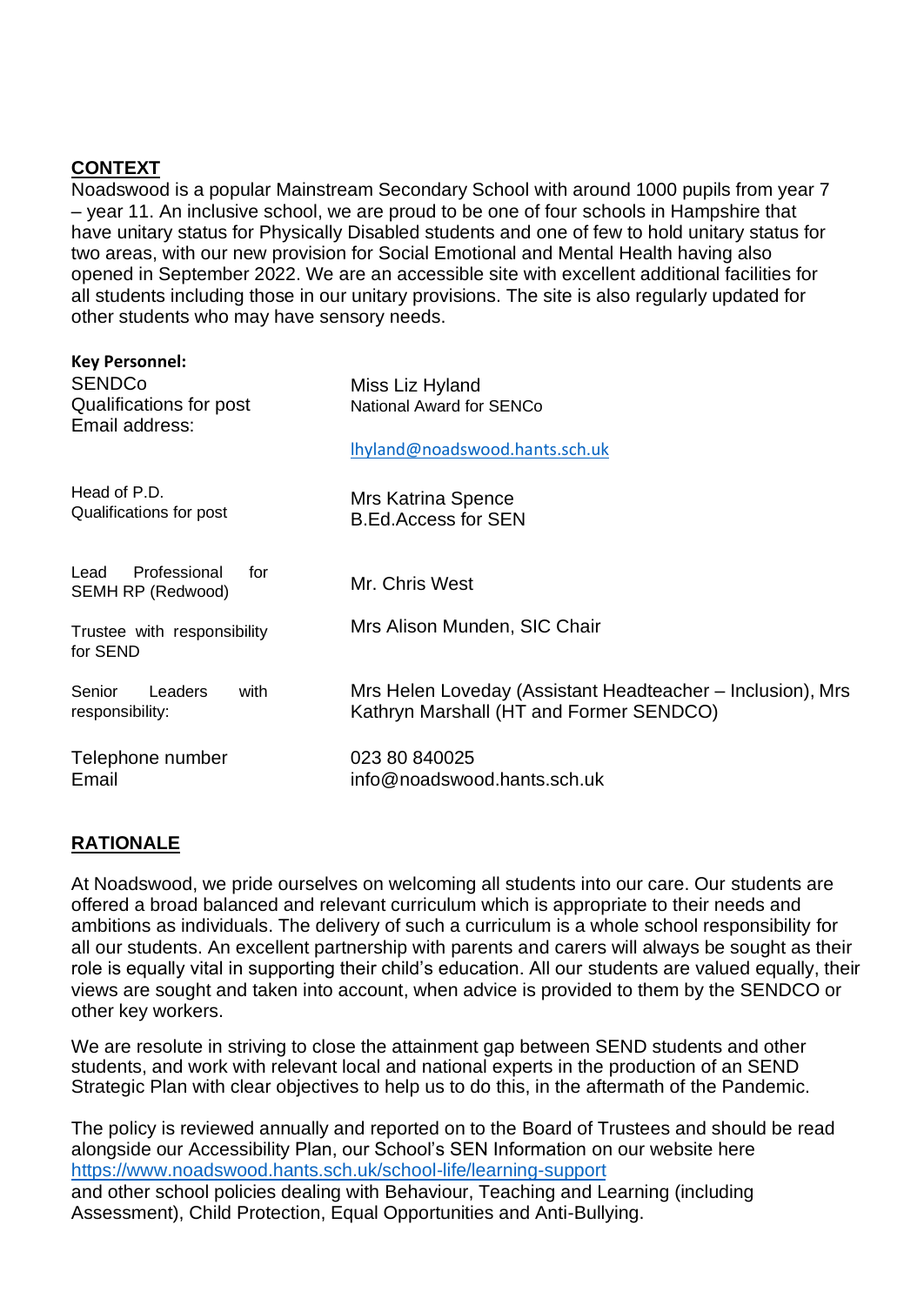We have three key principles in developing and maintaining an inclusive curriculum and equality of opportunity alongside effective support for everyone:

- We strive to give every student the opportunity to experience success in learning and to achieve high standards for themselves, with the right support around them to help overcome barriers.
- We respond to students' diverse learning needs: We take into account differing experiences, interests and strengths which influence the way in which students learn when we plan our approaches to their learning and teaching and our interventions to support them – we do our all to bespoke this to the individual.
- We work to overcome potential barriers to learning and assessment for individuals and groups of students: We recognise that some have particular learning and assessment requirements that will create barriers to learning if they are not addressed appropriately through a variety of special arrangements.
- We will ensure that the provision for students with Education, Health Care Plans is appropriate and regularly reviewed, and that it enables them to develop their academic potential, interests, enjoyment of school and aptitudes well supported by the quality of our provision.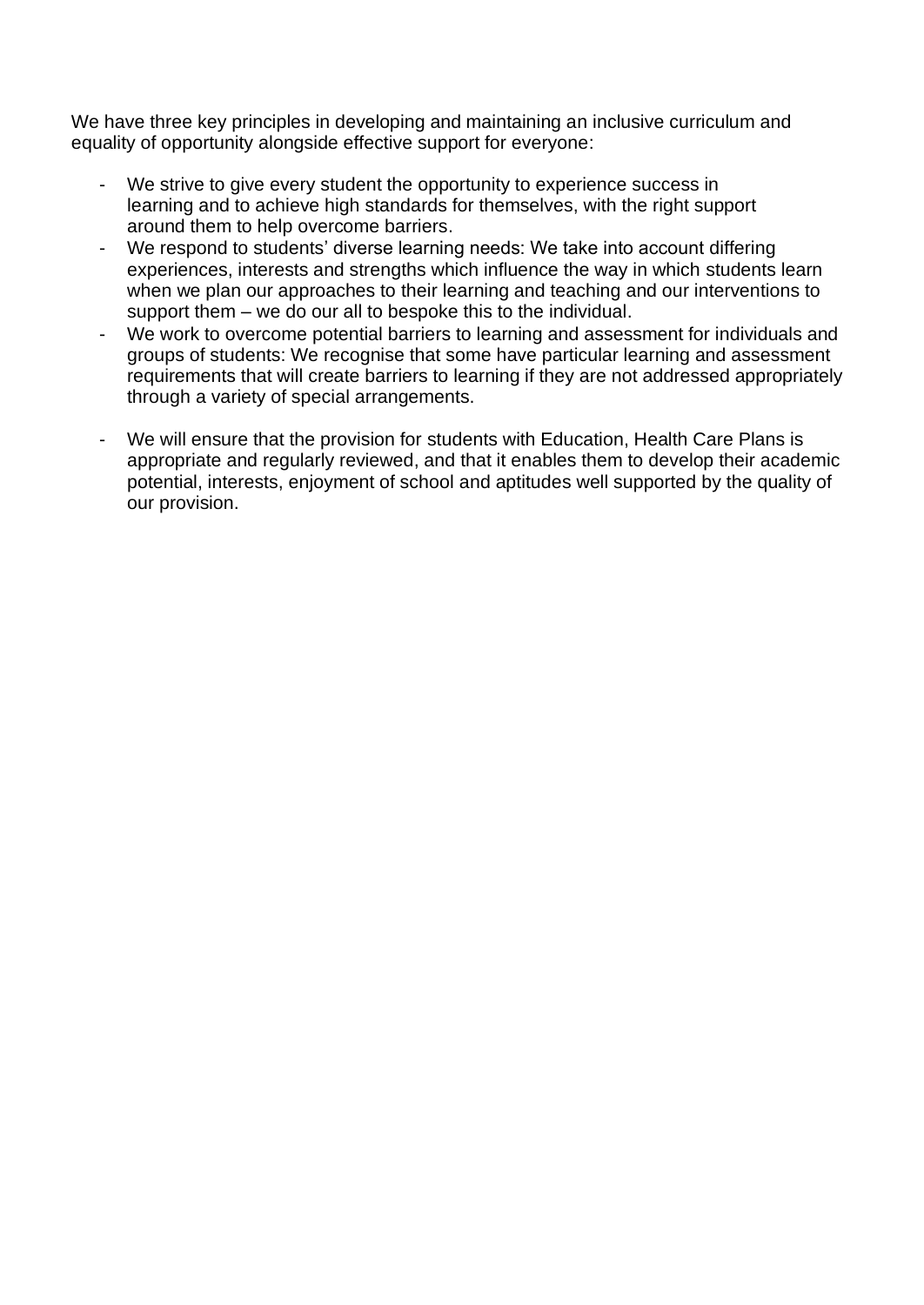## **HOW DO WE SUPPORT OUR YOUNG PEOPLE WHO HAVE ADDITIONAL EDUCATIONAL NEEDS?**

In ensuring that all pupils have an equal opportunity to receive an education appropriate to their needs, we will identify and assess additional needs as early as practically possible, taking into account information or worries from parents, students, our feeder schools, performance data, outside agencies and professionals, referrals and Hampshire County Council advice.

Once the student has joined us at Noadswood, we will be responsive to concerns about progress raised by teaching staff, continuing to be responsive to information or concerns from parents, carers or other professionals. We will carry out further assessments to support applications for exam access arrangements and to provide teaching and support staff with a detailed picture of need via individual learning plans. If parents/carersare concerned that a child may have a special educational need or disability they can contact their child's tutor, year leader or our SENDCO.

The Equality Act 2010 states that a person has a disability if they have a physical or mental need that has a substantial and long-term adverse effect on their ability to carry out normal day-to-day activities. A physical or mental need like this includes:

- Learning difficulties
- Medical conditions, including epilepsy, diabetes, more severe forms of asthma and eczema
- Specific learning difficulties, including dyslexia
- Autism
- Speech, language and communication impairments

If the need has a substantial and long-term effect on a person's ability to carry out normal day-today activities it may amount to a disability.

A young person has additional special educational needs if he or she has a learning difficulty or disability which calls for special educational provision to be made for him or her.

A young person has a learning difficulty or disability if he or she:

a) Has a significantly greater difficulty in learning than the majority of others of the same age, or

b) Has a disability which prevents or hinders him or her from making use of facilities of a kind generally provided for others of the same age in a mainstream school.

In order to inform parents and carers, and our own key workers and teaching colleagues, about students' progress, we use data held in subject departments, by agencies working with the child/young person and on our central tracking system, SISRA.

All students are set targets as part of our commitment to improvement and our challenge is to review the students's curriculum, their wellbeing and their progress to help them hit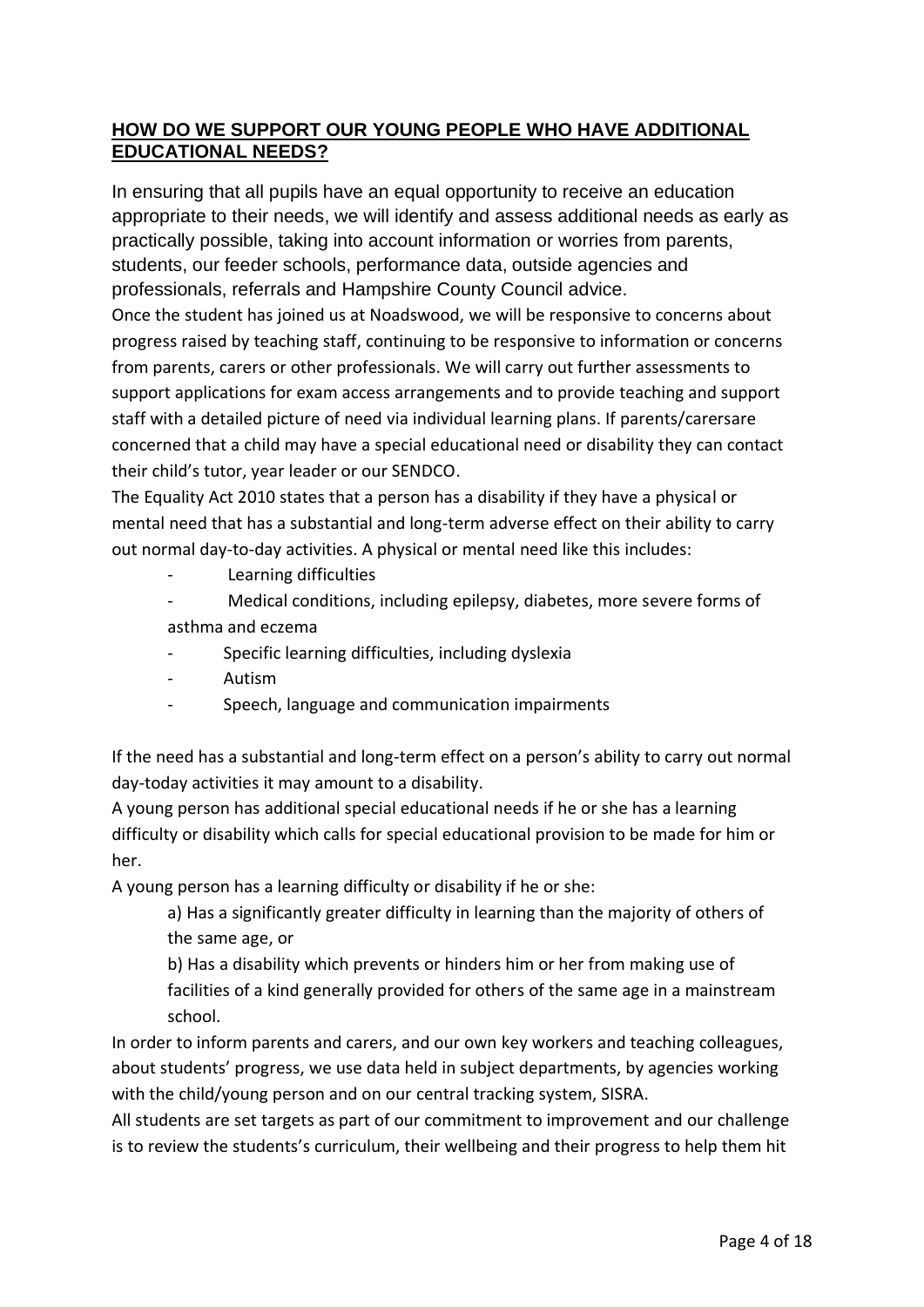their targets/overcome barriers to doing so. We report academic progress to parents/carers each term.

We share examples of good practice during departmental meetings and via a new, rebooted system since the Pandemic of reps from each department meeting as a forum, We also provide an ever richer menu of professional learning generated by in school and external experts: colleagues overcome learning barriers by working together. Achievement is celebrated through regular contact between key workers, our SENDCO and parents/carers and the school's rewards system, as well as via our Consultation Evenings each year.

Other ways we address educational barriers:

We run time limited intervention programmes to meet students' additional learning needs.

We have key colleagues trained to help students cope with emotional issues, and we are working towards whole staff CPD goals in this respect in our SEND Strategic Plan for each year.

We work closely with the link primary/junior schools to ensure students feel happy and confident in Year 7 though additional visits for identified students before they join the Noadswood family.

We are developing a curriculum in Y7 that will provide additional support for key students, identified in partnership with their previous school, parents and carers and the child.

We have a provision at lunchtimes in our Learning Support Dept, M17, and in our SEMH RP, Redwood, for students who need that additional support during social times.

We offer a homework club, Oasis, throughout the school week.

## -

## **The Special Educational Needs and Disabilities Co-ordinator (SENDCo) and other key lead SEND colleagues are responsible for:**

- The day-to-day operation of this Policy and monitoring of the effectiveness and impact of the provision for pupils with additional educational needs;

- Ensuring that any information about students who are having difficulties in the Educational Context is disseminated to teaching staff, LSAs, House Leaders Guidance/LSAs and cover supervisors;

- Liaison with and accountability to the Senior Leadership Team, the Trust Board, teachers, Year Leaders, all members of the Learning and Pastoral Support teams, external support agencies and parents and carers;

- Leadership and Management of the Learning Support Team and of the leads in our two Resource Provisions (PD and SEMH); - Liaison with Feeder Primary Schools and post 16+ providers;

- Co-ordination of Continuing Professional Development of the Learning Support Team and the wider staff team;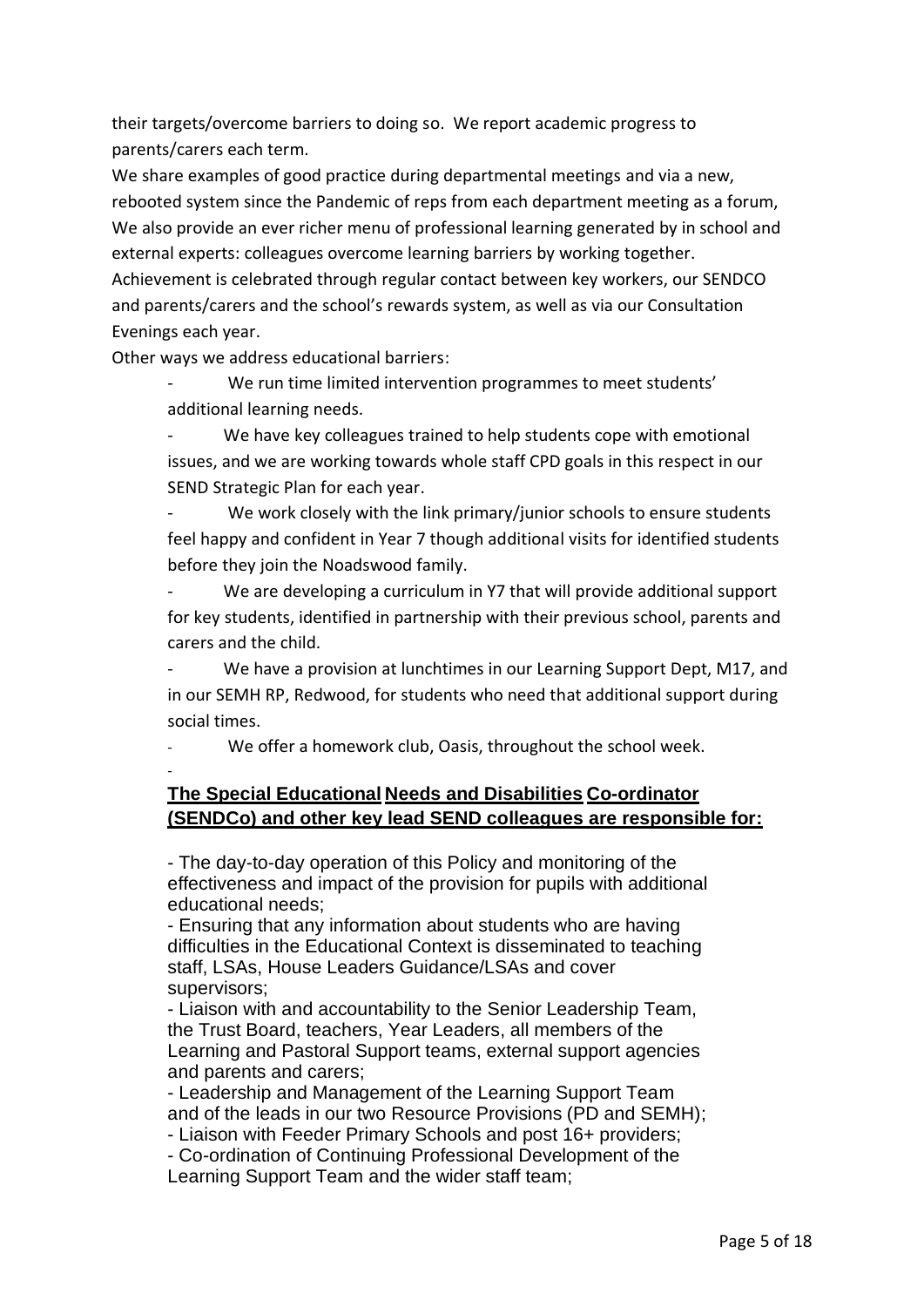- Running of and implementation of Annual Reviews and Individual Learning Plans;

- Statutory Assessment processes;

Collating and analysing relevant data about students' academic performance to inform intervention;

- Allocating resources effectively to ensure the most appropriate and effective impact on students' attainment, wellbeing and progress;

- Attendance at open mornings/celebration evenings;

Contributions to SENCo

Circle and SENCo Forum;

Dissemination of the knowledge and understanding of all developments of national research and policy for SEND.

The SENDCo may delegate some of the above responsibilities to the Senior LSA Team.

#### **Team Leaders are responsible for:**

Ensuring schemes of work show regard to this Policy;

Liaising with the SENDCo for the deployment of LSAs;

Monitoring the provision and its impact and progress of students with additional needs;

Ensuring information provided by SENDCo is passed on and acted upon by all colleagues.

#### **Teachers are responsible for:**

- Knowing and planning for the additional educational needs of their students, making use of the information shared from Annual Reviews, ILPs or other reviews;

Contacting the SENDCo or other key staff about pupils they are concerned about with respect to progress, participation and inclusion in all aspects of the curriculum and school life;

Liaising with the LSA to ensure clear communication with regard to support in the lesson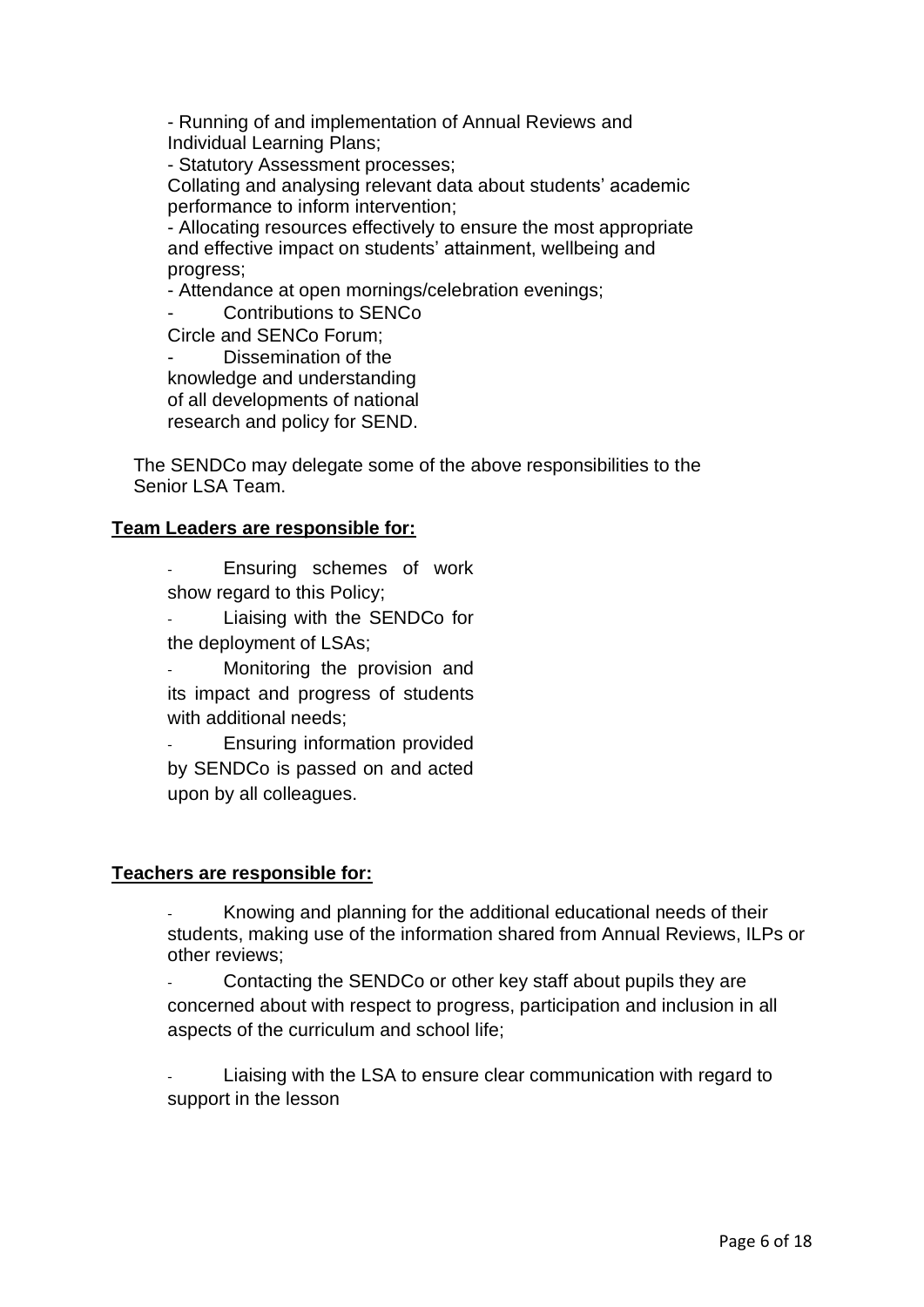## **Learning Support Assistants including Senior LSAs are responsible for:**

Supporting students under the direction of the SENDCo and in partnership with teaching colleagues;

Monitoring progress as requested by SENDCo

Attending meetings to discuss student progress and strategies for individual students;

Maintaining written records and contributing to ILPs.

Developing their own professional learning to help them in their support of students and via their performance management.

Senior LSAs have additional responsibilities for:

Physically disabled student care Inclusive sport/links with community Specific interventions Risk Assessment writing for SEND pupils

### **The Headteacher and the Trust Board have oversight of the work of the SENDCO and responsibility for:**

Ensuring that there is appropriate provision for pupils with an EHCP; with additional needs and its quality;

Reporting to parents/carers on progress and the impact of interventions for those with additional educational needs with the SENDCO;

- Appointing a link Trustee;

Liaising with the SEND Department about its work, its impact and its objectives;

Oversight of how funding, equipment and personnel are deployed.

#### **ADMISSION ARRANGEMENTS:**

The admission of all students, including those with additional educational needs, will be subject to the school's admissions policy.

Noadswood is consulted by the Local Authority about those who wish to join the school, when they have an EHCP.

As outlined above, Noadswood is a fully inclusive school and as such the Disability Discrimination Act (2005) is adhered to.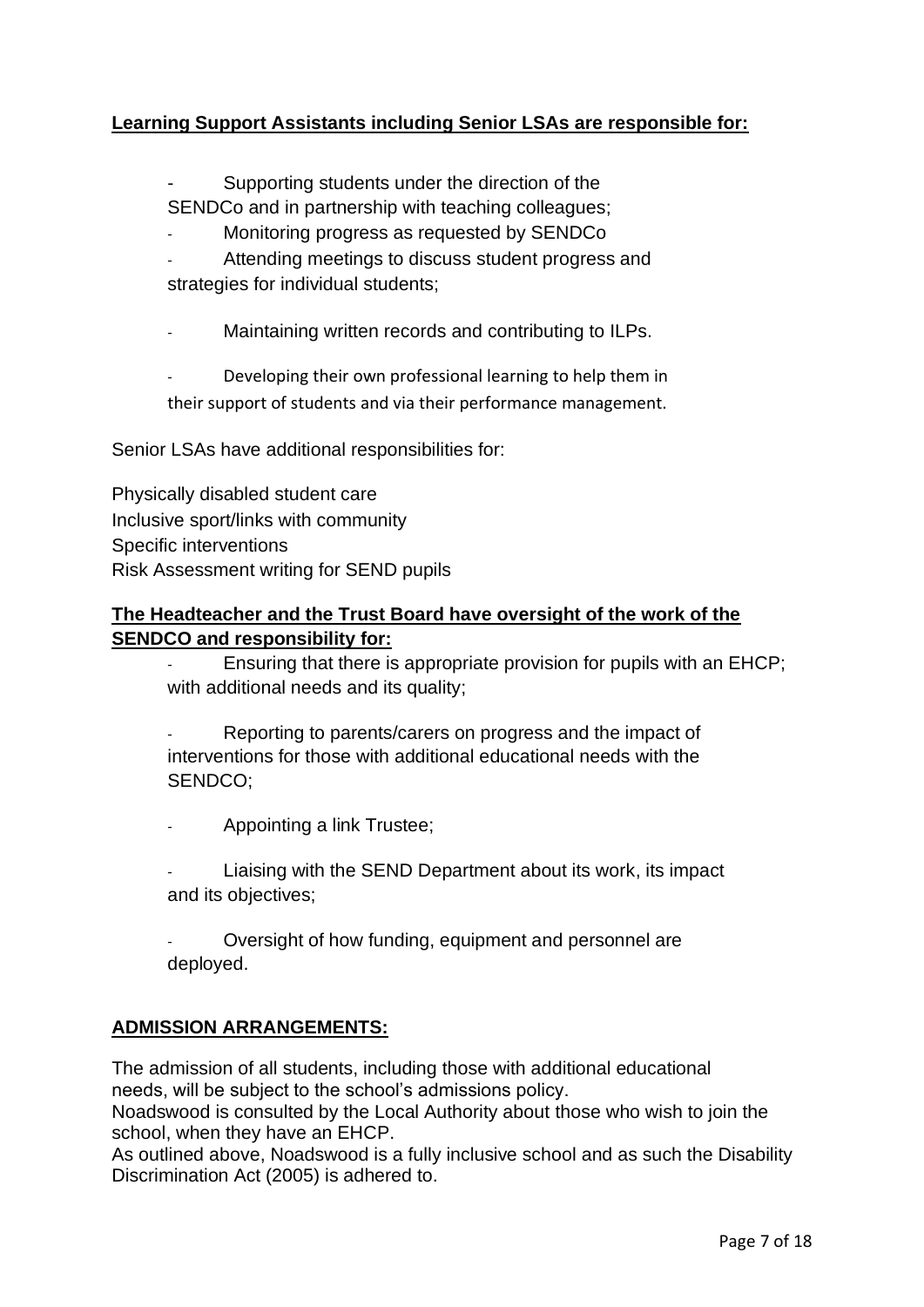The school aims to meet the needs of any student whom the parent/carer wishes to register at the school as long as a place is available and the admission criteria are fulfilled, unless the Local Authority indicates, following dialogue with the school, that the provision required by the student is incompatible with that available at Noadswood.

Liaison with primary schools takes place as early as possible for those known to have additional needs. We will gather information from any school attended, from parents/carers and from other agencies, and ensure attendance at the student's final annual reviews and transition agreement meetings for those with an EHCP.

#### **A graduated approach to supporting those with Additional Educational Needs:**

At Noadswood School all teachers are responsible and accountable for all students in their classes (this includes where students also access support from LSAs or other support syaff colleagues). All teachers are responsible for delivering high quality, engaging, carefully differentiated teaching as the best way to enabling all students to access the curriculum effectively within each class. Additional support is then determined by the SENDCo in liaison with teachers and team leaders, following national guidance and our own understanding of the particular child.

Each subject team has to account for the progress of pupils in vulnerable groups, including those with additional educational needs in both regular school meetings, performance management and in an annual report of examination results. For more significant/complex needs Noadswood has links to a wide range of other specialist professionals, including the Educational Psychologist, physiotherapists, occupational therapists, and a host of other specialist charities and resources to whom we look for support for additional interventions.

## **RESOURCES:**

When the Trust Board approves the school's budget, consideration will be afforded to the resources allocated to meeting additional needs. Consideration will also be given to any funds allocated by the Local Authority, Hampshire County Council, in respect of those who have EHCPs. The Head Teacher, Assistant Headteacher and SENDCO will manage the allocated funds and will ensure carefully considered use is made of these resources. This will be achieved by prioritising needs through the staged procedure described below and by ensuring that students are appropriately grouped to optimise the use of colleagues' time and equipment.

## **STAGES OF ASSESSMENT AND PROVISION:**

Access to the school's curriculum is achieved for most pupils through differentiation of classwork by teachers and LSAs. It is the responsibility of the teacher to ensure that work is adapted to the needs and the ability of the student in the first instance.

When teachers find, that despite their planning, a student is consistently failing to achieve learning objectives and outcomes, the following procedures will be adopted: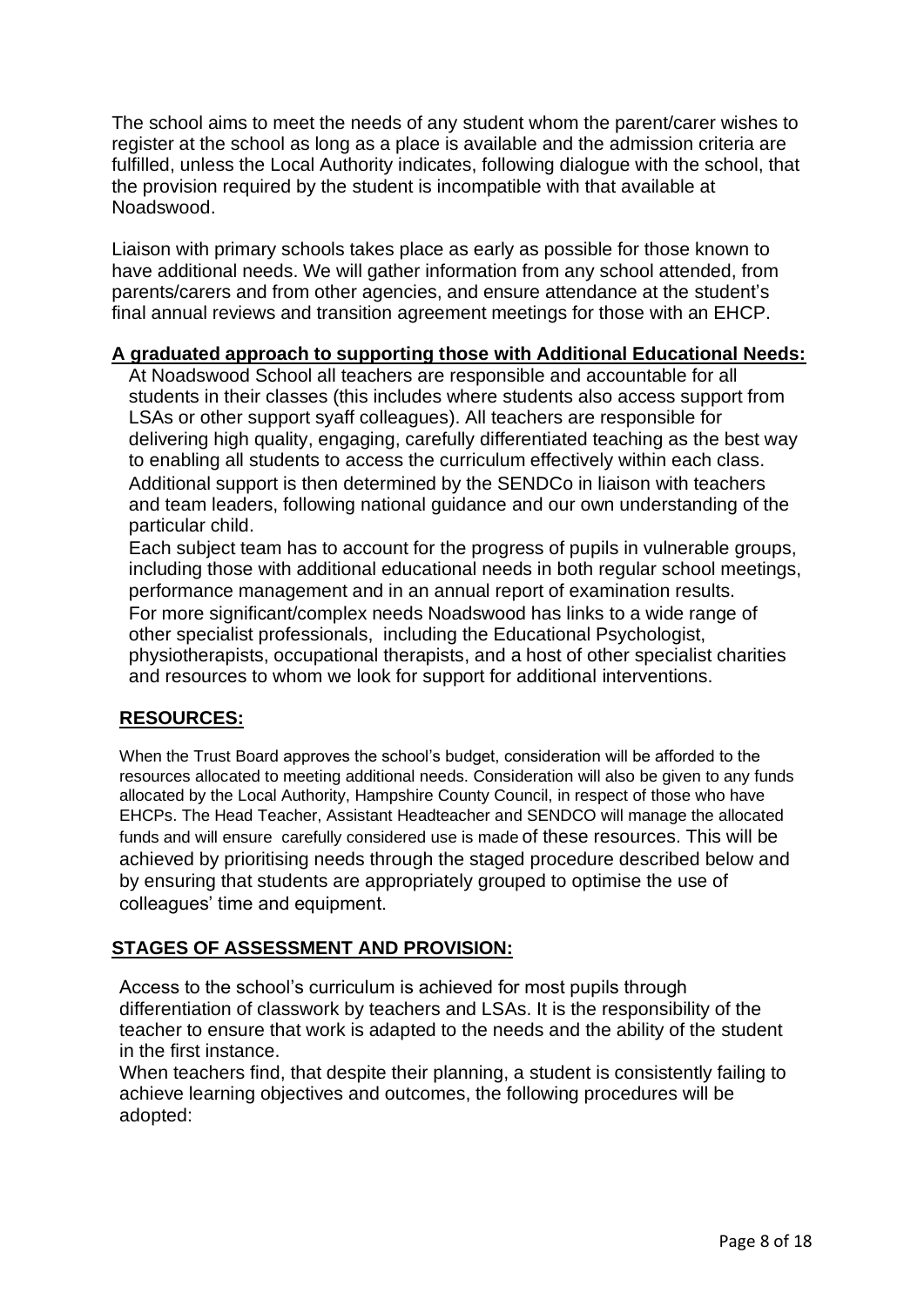## **FIRST STEPS OF ADDITIONAL SUPPORT IN SCHOOL:**

The SENDCO and all other colleagues will work according to the Graduated Approach: a four part cycle through which decisions and actions are revisited, refined and revised, the Assess, Plan, Do, Review Cycle.

Our reflections as to where to pitch support are based around the following broad categories of need:

- 1. Students who require some level of intervention to ensure that they get back on-track in terms of their attainment in literacy and numeracy or students who have other additional needs for whom we can provide from our own resources or from other organisations/charities we routinely work with.
- 2. A smaller number of students who require more specialist programmes or have some outside agency support in place for example Child and Adolescent Mental Health Services (CAMHS), medical professionals or counselling which will inform us about how best to ensure progress.
- 3. A small number of students without an EHCP who have other specific additional support following application for funding from the Local Authority.
- 4. A number of students will have an Education Health and Care Plan (EHCP) or have severe and complex needs such as being a new arrival in the country and not being able to speak any English.

#### **Identification**

Assessment is a continuing process that can identify students who may require the kind of support required above. The SENDCO will facilitate the collection of all available information about the pupil such as:

Baseline & diagnostic testing – eg spelling, reading, numeracy Evidence from teacher/staff observation & assessment

Their performance against age related expectations at the end of a key stage, Standardised screening or assessment.

- Information provided by parents and carers.
- Reports from outside agencies.
- 1. The triggers for intervention will be borne out of information about the individual student who, despite receiving all the opportunities within the usual curriculum:

Make little or no progress and struggle to remain accessing the curriculum.

Shows signs of difficulty in developing literacy and numeracy skills resulting in poor attainment and/or lack of engagement.

Has persistent emotional and/or behavioural difficulties which continue despite behaviour management techniques generally used in the school, including the input of the school's year leader team or ELSA involvement.

Has sensory or physical problems which continue despite the provision of specialist equipment.

Has communication and/or relationship difficulties which continue despite differentiated approaches to the curriculum, including group and paired work, and opportunities to build these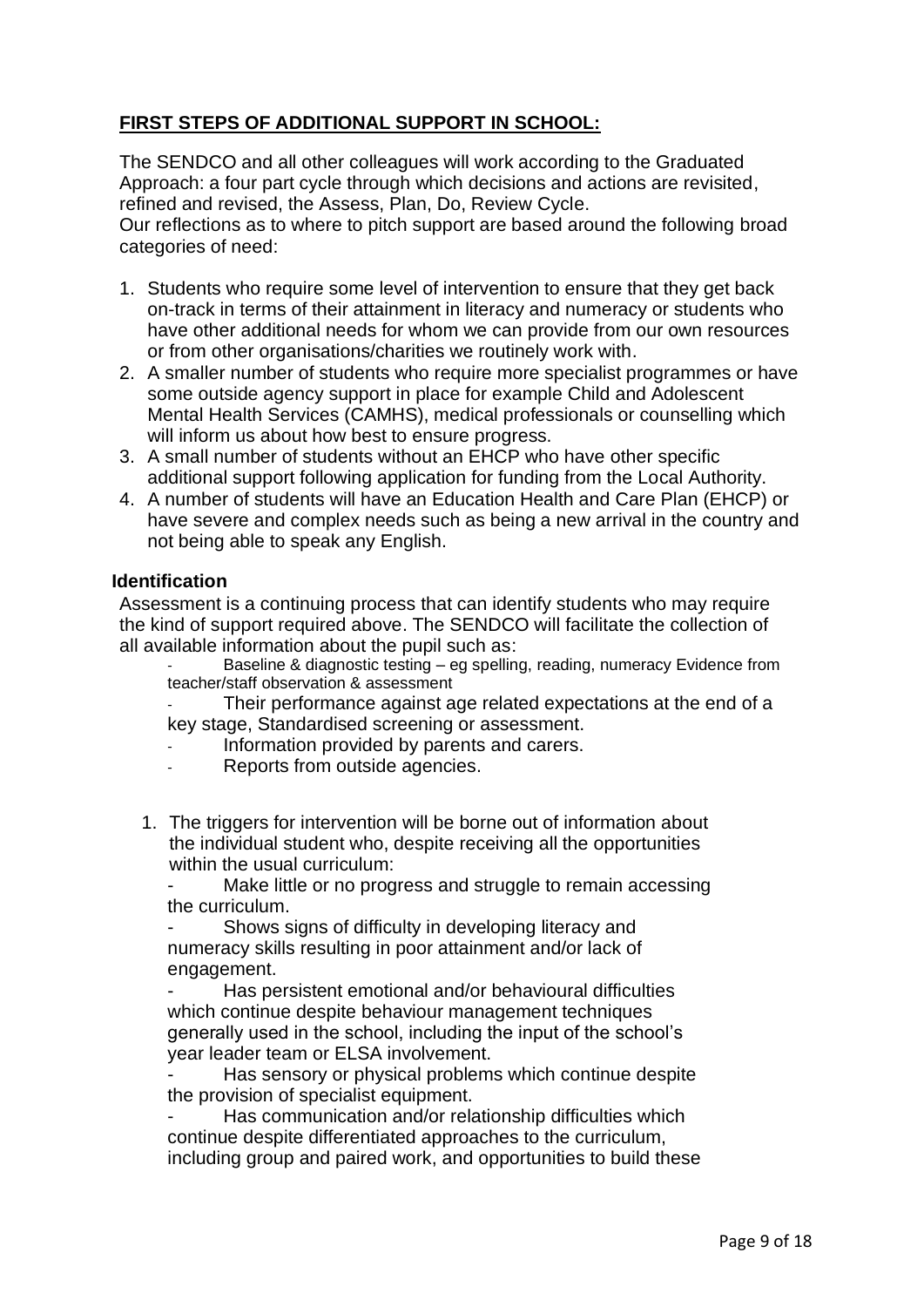skills via working with our LSAs, ELSA or other pastoral support team.

- 2. When a subject or class teacher, member of the pastoral team or SENDCO identifies a pupil with special educational needs they will plan and provide interventions additional to or different from those provided as part of the school's usual differentiated curriculum. The student's name will be added to the school's SEN register.
- 3. The parents/carers of the student will be consulted by appropriate staff, and the views of the student sought.
- 4. The SENDCO will instigate further assessment of the student as appropriate and, in consultation with parents, and may enlist the use of outside agencies/specialists where applicable to enhance or advise about the provision being made.
- 5. The SENDCO will take the lead in planning future support for the student, considering the outcomes for the student and monitoring and reviewing action taken.
- 6. All staff will be involved in providing further support to pupils as part of their general teaching/pastoral duties.
- 7. The SENDCO will co-ordinate relevant plans where appropriate and set targets in discussion with appropriate staff and parents. Plans may take the form of Individual Learning Plans, individual behaviour management plans, planned transition agreement plans, specific action plans, KS4 access arrangements plan
- 8. Plans should be available to teachers and support staff who work with the students. Parents and teachers will be involved in a joint learning approach at home and in school.
- 9. Whenever possible the student will be involved in the review process and should be involved in the setting of further targets.
- 10.The student's subject or class teacher will be responsible for working with them, ensuring that they are planning effectively for their progression and participation. They should highlight and record ways in which differentiation has been delivered and considered. Subject teachers will use their expertise to devise strategies and identify appropriate methods of access to their particular curriculum areas and lessons.
- 11.The impact of the provision and interventions will be closely evaluated and reviewed against agreed outcomes. Amendments will be made in the light of this, and if necessary further assessment and consultation carried out. A request for additional advice from outside agencies may be initiated at this stage. It is anticipated the decision to seek further advice will be taken by the SENDCO in consultation with teaching staff and Year Leaders, ELSAs, parents/carers and students themselves.
- 12.Subject Evenings are an opportunity to discuss the effectiveness of the provision in place. Other meetings are arranged and held throughout the year between parents/carers and key members of school staff to review progress towards outcomes and to set targets as necessary.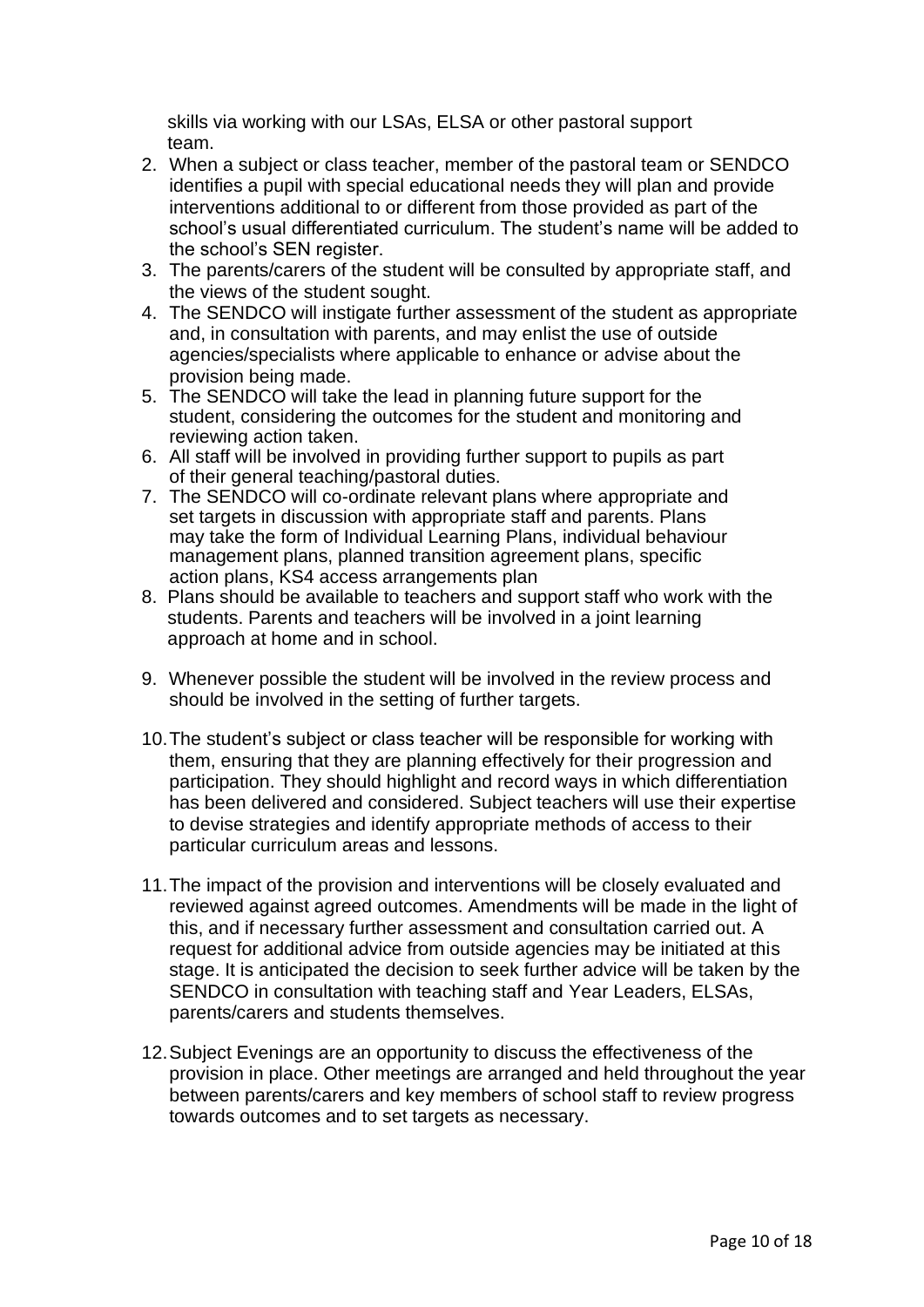- 13. Where a pupil has an Education Health Care plan, that plan will be reviewed at least every twelve months via the Annual Review Process and informally, regularly throughout the year.
- 14. Progress may be such that the student is no longer giving cause for concern and can revert to being subject to the usual differentiated curriculum available for all.

#### **SECOND STEP OF SUPPORT IN SCHOOL, PRIOR TO REFERRING FOR AN ASSESSMENT TO AN EDUCATION HEALTHCARE PLAN:**

The SENDCO will take responsibility for the following arrangements;

- 1. Involving external support services, both those provided by the LA and/or other outside agencies, who will advise on a range of provision and strategies.
- 2. Specialist Assessment arrangements may need to be made and the Educational Psychology Service involved at this time.
- 3. The triggers for intervention at a Special Educational Needs Support Agreement level or application for an EHC plan could be that despite receiving a differentiated and individualised programme, and/or support, the pupil;

Continues to make little or no progress in specific areas over a long period of time. Continues working at National Curriculum levels/expected levels of progress substantially below that expected of pupils of a similar age. Continues to have difficulty in developing literacy and numeracy skills. Has social, emotional or mental health difficulties which substantially and regularly interfere with their learning, or that of the class, despite having an individualised behaviour management programme. Has sensory and/or physical needs, and requires additional specialist equipment, and/or regular advisory visits from and outside agency. Has ongoing communication or relationship difficulties which impedes social development and acts as a barrier to learning.

- 4. The SENDCO, subject specialists, and Year Leaders in conjunction with external agencies, will consider a range of different approaches and appropriate equipment/teaching materials, including the use of information technology.
- 5. New strategies will be set out in a relevant plan and communicated to all interested parties.
- 6. The strategies set out will, as far as possible, be implemented in the normal classroom setting and the delivery of the strategies will be the responsibility of the subject teachers.
- 7. Arrangements for monitoring progress will be agreed with those who are teaching the pupil.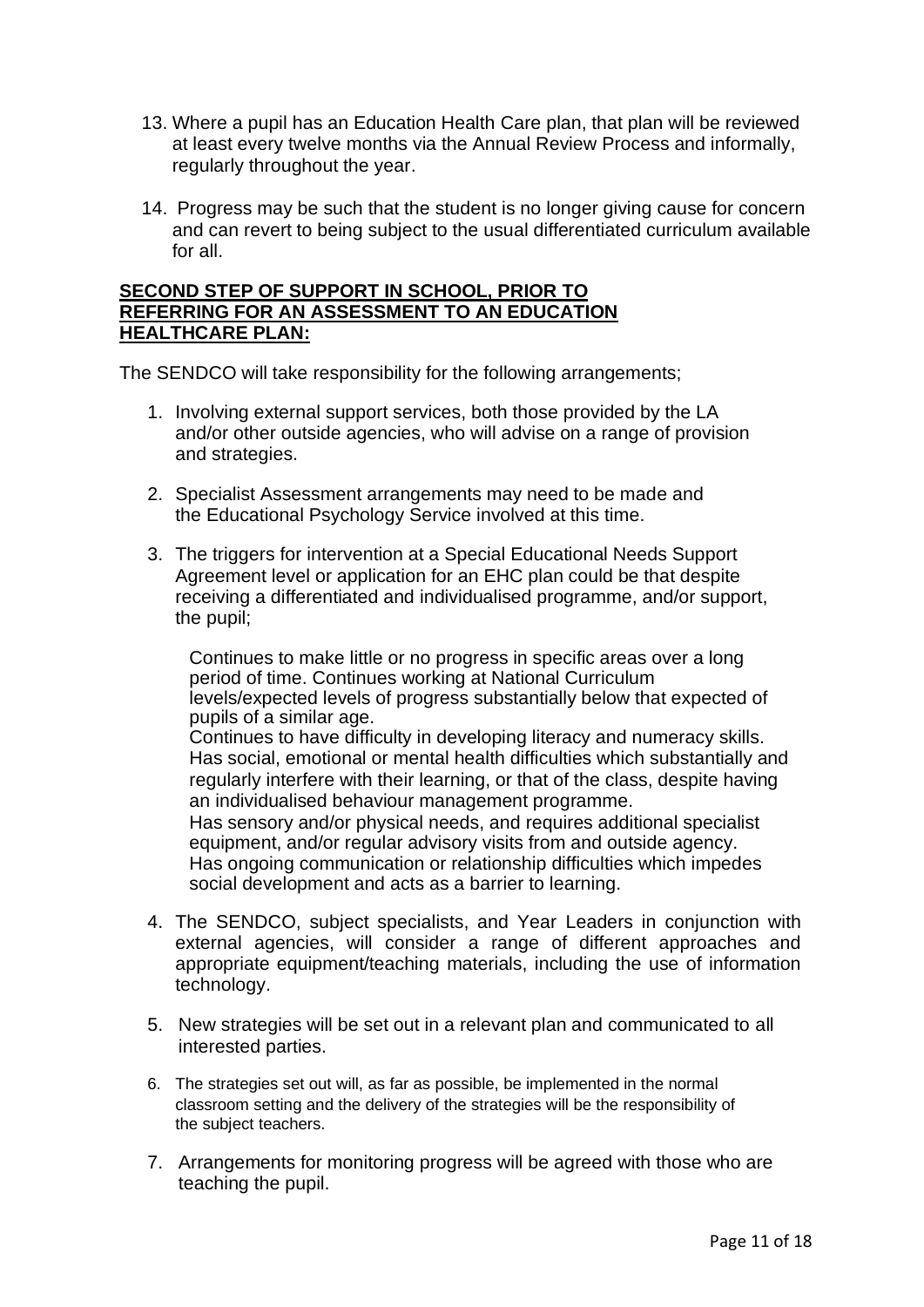- 8. Where progress is satisfactory and the pupil is consistently achieving targets over time, a decision may be made to revert back to the earlier stage of support, and removed from the SEN register.
- 9. The SENDCO will keep pupils records updated, ensuring that all appropriate and applicable communications with concerned parties are recorded, and where appropriate instigate any further actions/strategies advised.
- 10.The decision by the school to request a statutory assessment from the LA will be made when the child has consistently failed to reach targets and has demonstrated significant cause for concern in spite of the schools best endeavours to make appropriate provision from within the resources available. The decision will be reached in conjunction with parents and outside agencies.
- 11. The SENDCO will ensure that parents are aware in general terms of the purpose and nature of formal assessment and will inform them that the LA will be writing to them to explain the detailed arrangements. The pupil and parent will be fully involved in this process

#### **SCHOOL REQUEST FOR ASSESSMENT FOR AN EDUCATION HEALTHCARE PLAN:**

The SENDCO will again take the leading role and will provide the LA with all the necessary information where possible and available, for them to decide whether a request for and Education Healthcare Plan Assessment should be initiated.

Where possible, the SENCO will gather all evidence available to him/her in the production of the LA pro-forma for Education Healthcare Plan Assessment.

Where there is agreement to proceed, the LA will take the lead in assessing and determining the provision that must be made to meet the pupil's special educational needs. The school's role should be to continue to meet the needs whilst assessment is underway.

If the LA decides not to issue an Education Healthcare Plan Assessment, then the pupil will continue to receive support to meet their additional needs. If appeal procedures are invoked, the pupil will continue to receive support likewise.

#### **EDUCATION HEALTHCARE PLAN:**

If the LA decide to issue a Education Healthcare Plan Assessment then the school's role is as follows;

- 1. The Head Teacher/Assistant Head/SENDCO will make effective use of any additional resources allocated by the LA to the school to supplement our efforts to meet the pupils SEN.
- 2. Strategies to meet the needs of the pupil will be set out in the EHCP, other plans and on the additional needs register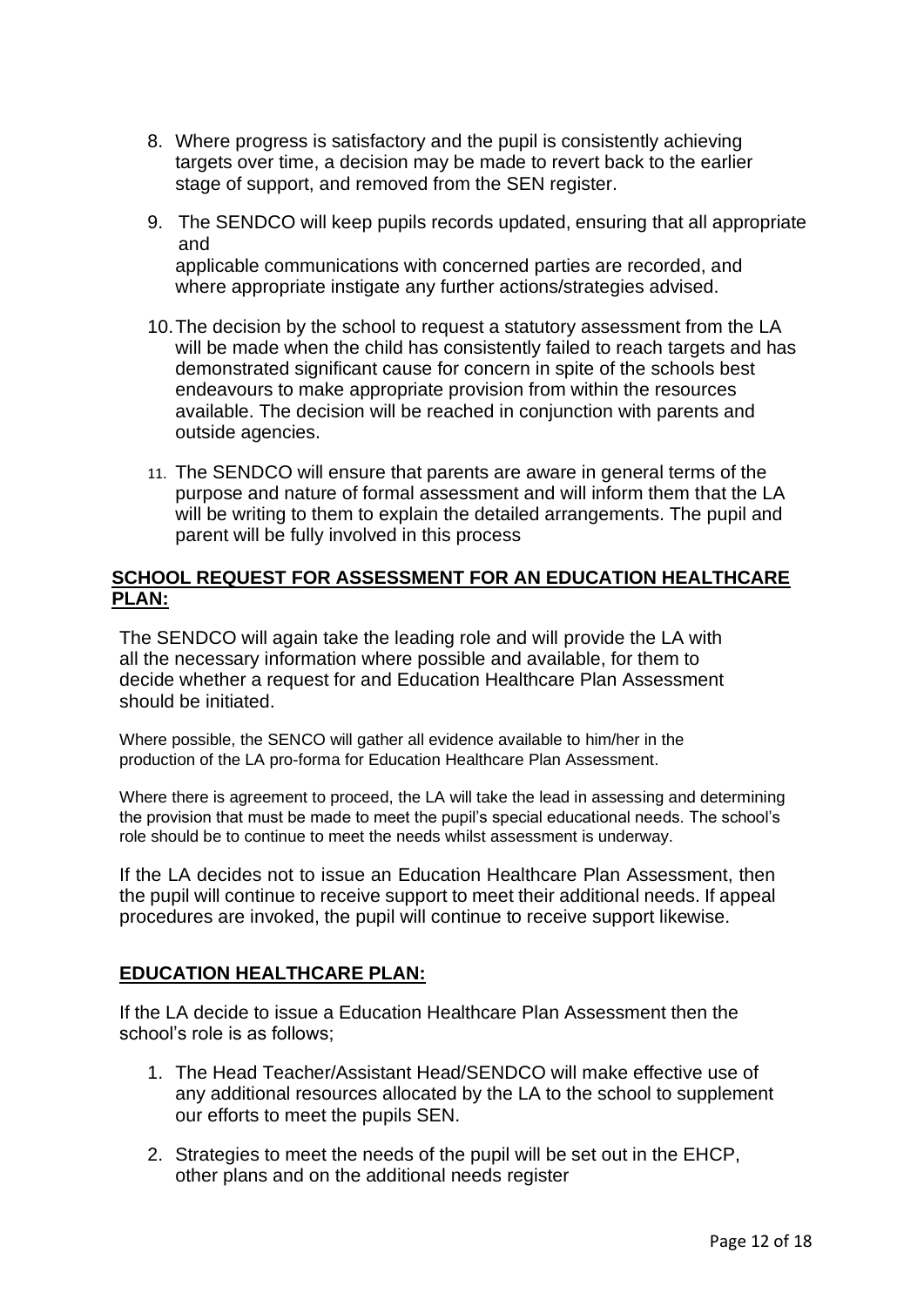3. Progress will be formally reviewed at least once a year. The SENDCO will inform all interested/invited parties at least two weeks prior to the annual review.

4. The SENDCO will gather all information available to him in order complete the annual review pro-forma (as set out by the LA) prior to the meeting.

5. The annual review forms and any additional strategies or changes will be distributed to the LA, parents/carers, outside agencies and any other interested parties.

6. In years 9, 10 and 11, the review process will include the completion of a transition plan. It is usual for an Information, Advice and Guidance colleague to attend these reviews in order for all options regarding continuing education, carers and occupational training to be considered. The transition plan will be reviewed each year until the pupil leaves school.

7. The LA will consider the annual review outcomes and findings and decide whether the provision continues to be appropriate or if changes are required.

#### **EXITING THE SEND REGISTER FOR THOSE WITH ADDITIONAL NEEDS:**

Students will be removed from the SEN Register if they no longer meet the criteria set out in Hampshire and national guidance. The decision is normally made at a termly review, in line with the whole school assessment calendar, and in discussion with parents and carers.

Team Leaders and SLT monitor the quality of teaching within the departments and take an overview of progress of all students which can also inform decisions about the additional needs register and adjustments to plans for support.

All departments are quality assessed by SLT to ensure teaching and learning is regularly reviewed in terms of its effectiveness for all students including those with additional needs, which also informs decisions made about the SEN Register.

The SENDCo may also visit lessons to offer support and advice to teachers.

#### **SUPPORTING PUPILS AND THEIR FAMILIES:**

Hampshire LA has provided signposting to services to support parents and carers through its local offer, and there is a link there to this information. This can be found at [https://fish.hants.gov.uk/kb5/hampshire/directory/localoffer.page](https://fish.hants.gov.uk/kb5/hampshire/directory/localoffer.page?familychannel=6) [?familychannel=6](https://fish.hants.gov.uk/kb5/hampshire/directory/localoffer.page?familychannel=6)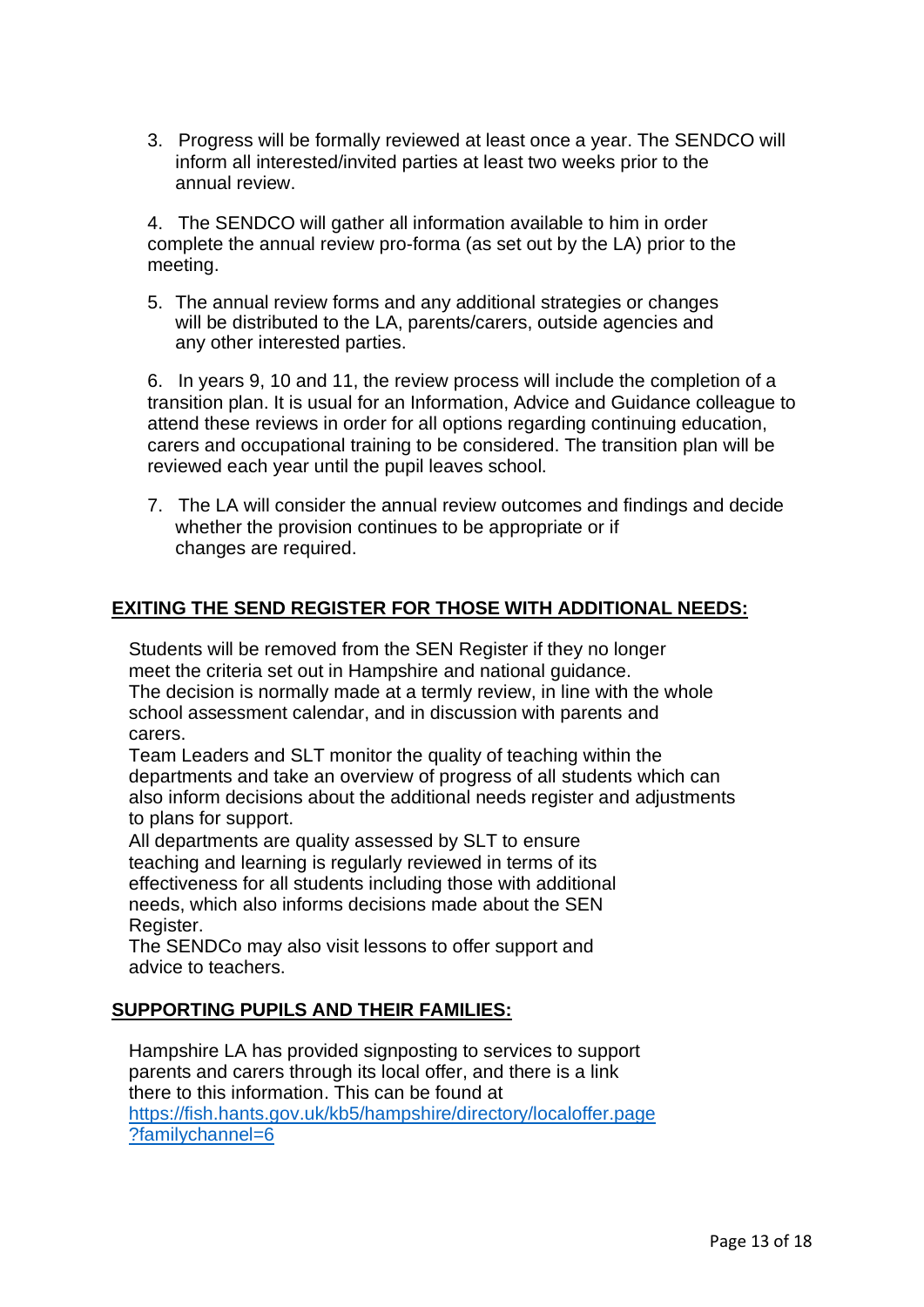## **ACCESS:**

Noadswood is one of four schools in Hampshire where specific facilities for disabled young people are available. All students have the opportunity to participate fully in the life of the school and extra-curricular activities including school trips. The school fully complies with its duties under the Equality Act 2010.

For those with a visual, physical or language impairment specialist staff are always involved and any additional equipment is purchased. All support staff and SENDCO are fully trained to manually handle students who require this.

Inclusion and independence are the aims for all our students. Special provision includes:

Accessible toilets Lift access to first floor Automatic doors to main entrances and some other areas Tracking hoists Physiotherapy room Rise and fall tables and hob Specialist sewing machines Key staff have expertise and qualifications in the following areas: evacuation chair procedure and manual handling There are a number of disabled car parking spaces in the car park Enlarged and/or coloured paper, reader, scribe, extra time, rest breaks and separate room are arranged for assessment and examinations according to specific needs of individual students Trip planning and that of other events such as Work Experience includes the needs of pupils with SEND to enable access and ensure equality Alternative PE arrangements are provided to accommodate specific needs of individuals and we have a commitment to inclusive sports

#### **SUPPORTING THOSE WITH MEDICAL CONDITIONS:**

Noadswood recognises that there are students at school with medical conditions who must be properly supported so that they have full access to education and extra-curricular opportunities. Some who have medical conditions may be disabled and where this is the case the school will also comply with its duties under the Equality Act 2010.

Some may also have special educational needs (SEN) and may have an Education and Health Care Plan which brings together Health and Social care needs, as well as their special educational provision and the SEND Code of Practice (2014) is followed.

Noadswood School has a trained Welfare Assistant and First Aiders on site at all times. Each block also has a teacher or member of support staff who is a First Aider.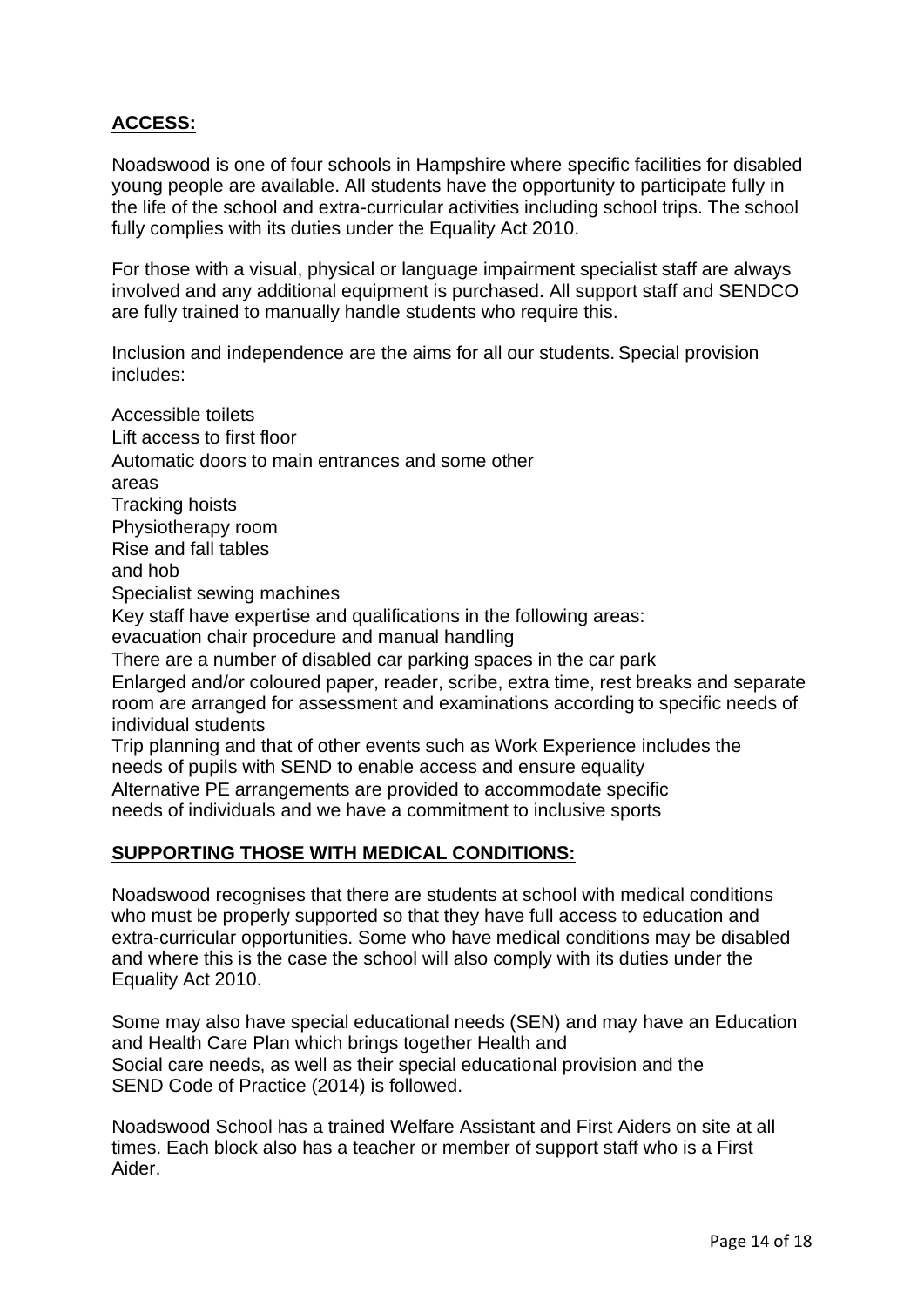The School Business Manager is line manager to the Welfare Assistant and ensures that they and the whole staff have their professional training updated in accordance to statutory requirements.

The medical room is equipped to deal with minor medical emergencies. Over the counter medications are stored in the medical room cupboard and are only given if the school has parents' permission. Prescribed medication is kept in the medical room with a note from parents and in its original pharmacy box. All medications are kept locked or in the fridge. For young people with complex medical needs, care plans are written and involvement is required from parents and/or outside agencies that support the young person.

## **MONITORING AND EVALUATING THE EFFECTIVENESS OF PROVISION:**

The school checks the effectiveness of SEND Provision through a variety of measures.

- Observations of lessons
- Student tracking (in conjunction with class teacher and Year Leader)
- Three opportunities for monitoring through reviews which are sent to parents and carers
- Termly reviews of Individual Learning Plans with pupils and parents Additional testing for students who are on Individual Learning Plans, to monitor progress/plan for future ILPs of a student who is not making the expected progress, they will be identified by the subject teacher, this may be referred to Head of Department and/or Year Leaders and also Learning Support to discuss why a student may be experiencing difficulty and what

further support can be given to aid progression

Some pupils require a key worker. A key worker is assigned when a pupil has an EHCP or when a consistent/continuous approach to support their learning, behaviour or emotional progress is needed.

The Key Worker will:

- Track the progress in conjunction with the SENDCo
- Provide interventions as appropriate
- Celebrate success
- Problem solve issues that affect progress Liaise with staff and families if appropriate

Foster and develop a close relationship with the student and become the main point of contact in school

Attendance at Annual Reviews or any relevant meetings

#### **REVIEWING THE POLICY:**

The school considers the SEND Policy document to be important and, in conjunction with the Trust Board, undertakes a thorough review of both policy and practice each year.

The SEND Policy will be published on the school website in line with other school policies.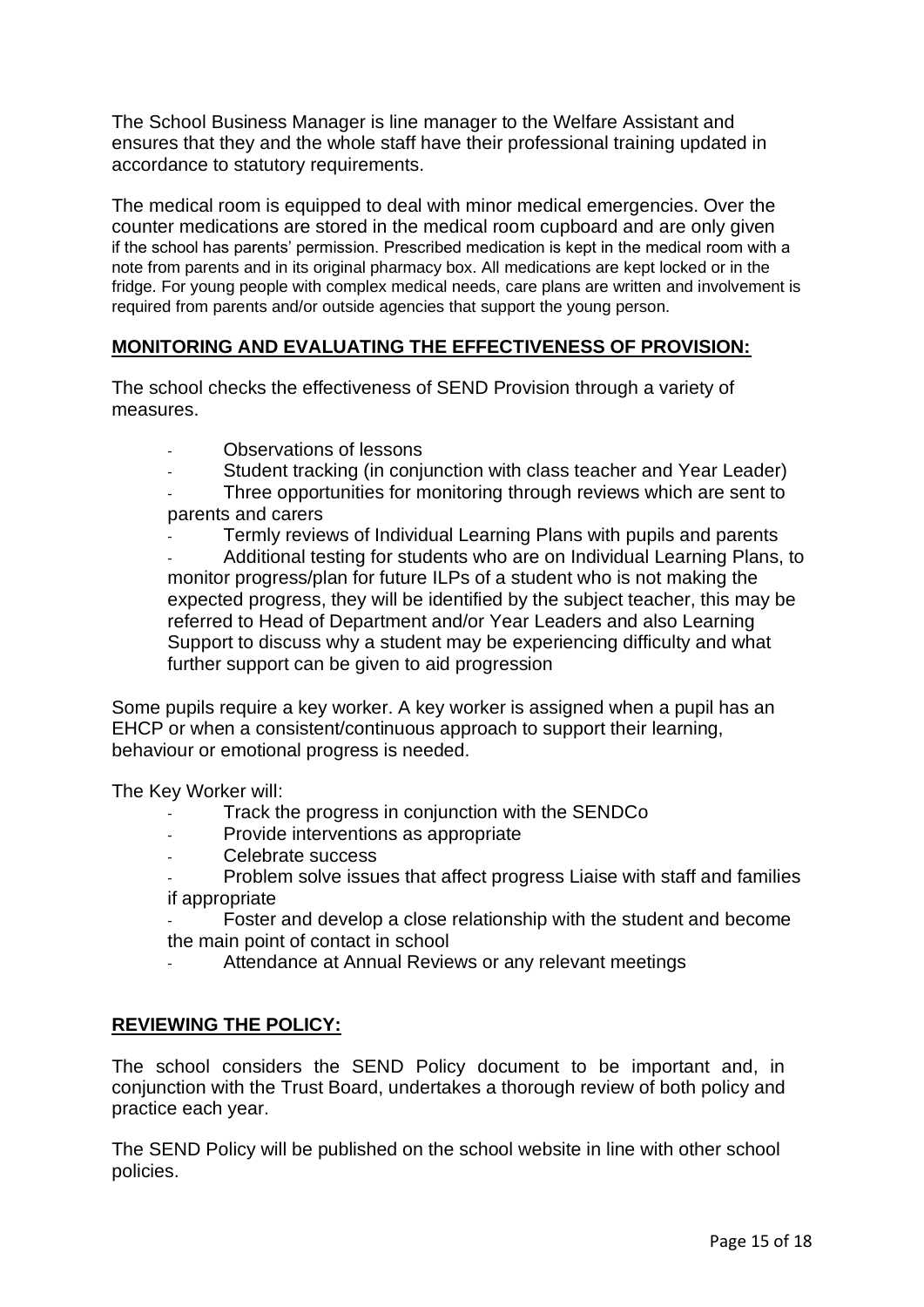## **DEALING WITH COMPLAINTS:**

Noadswood School has a complaints procedure that can be found on the school website which should be the starting point for any formal concern.

Most issues can be dealt with swiftly by direct contact with the SENDCo or Head of P.D. or the SEMH Lead via e-mail: [liz.hyland@noadswood.hants.sch.uk](mailto:liz.hyland@noadswood.hants.sch.uk) [katrina.spence@noadswood.hants.sch.uk](mailto:katrina.spence@noadswood.hants.sch.uk)

[Cwest@noadswood.hants.sch.uk](mailto:Cwest@noadswood.hants.sch.uk) or via school phone: 023 80 840025.

Early contact is encouraged to solve issues quickly and together in partnership.

The Trustee with responsibility for SEND visit the department every year to liaise with staff and students to review progress and next steps.

Other school documents relevant to SEND can be found on the school's website.

These include:

- Equality Policy and Objectives
- (updated annually)
- Behaviour Policy
- Data Protection Policy
- Concerns and Complaints Policy
- **Attendance**
- Safeguarding Policy
- Suppprting Students with Medical
- Conditions Policy
- Admissions Policy
- Hampshire's Local Offer

#### **Glossary of terms:**

- EHCP Education, Health Care Plan
- EP Educational Psychologist
- ILP Individual Learning Plan
- KS Key Stage
- 
- LA Local Authority<br>SENCO Special Educati Special Educational Needs Co-ordinator
- SEND Special Educational Needs
- CAMHS Child & Mental Health Service
- OT Occupational Therapist
- ELSA Emotional and Literacy Support Assistant
- SEMH Social, Emotional and Mental Health

#### **APPENDIX 1**

## **The Disability Discrimination Act and The Equality Act 2010**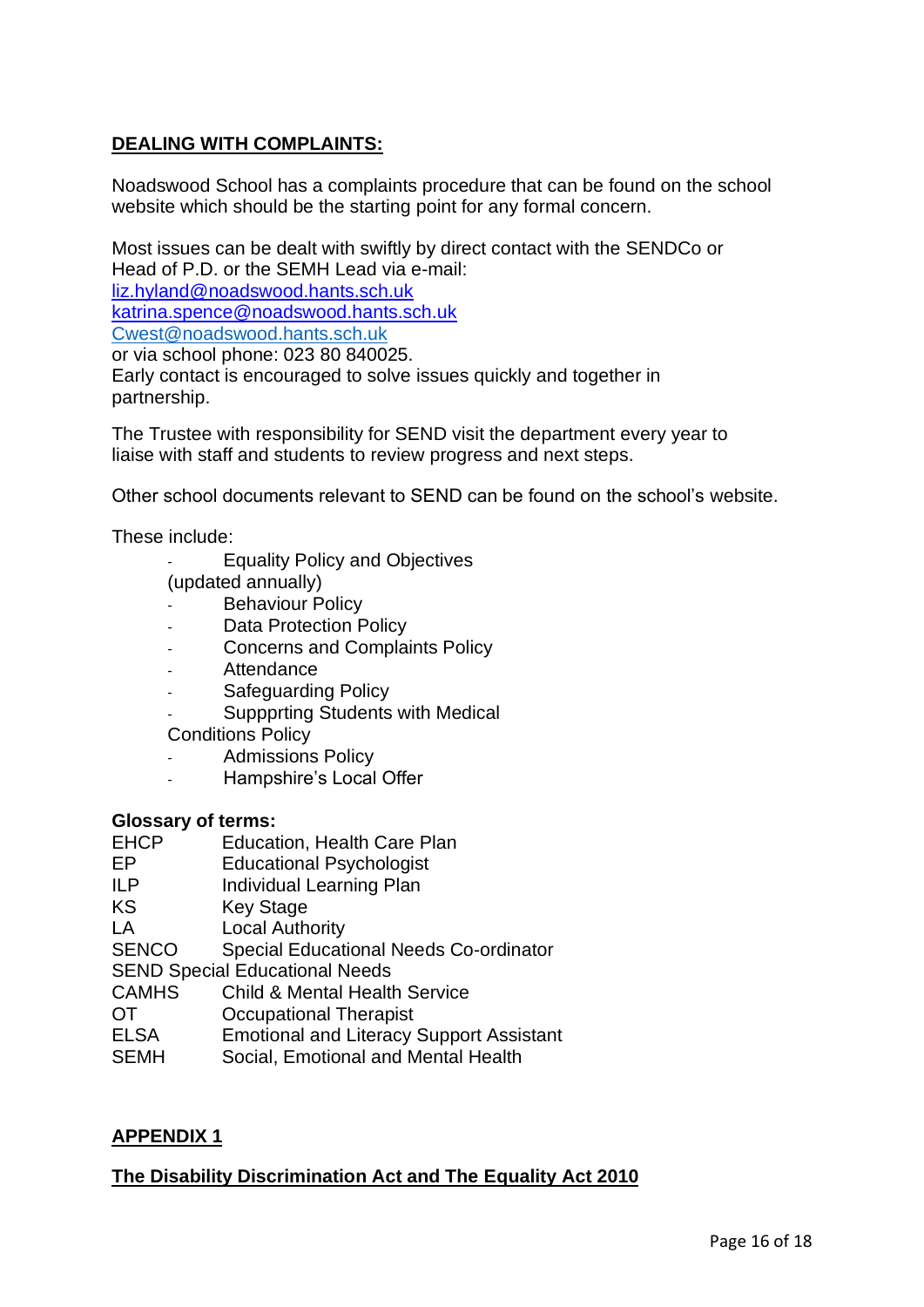As a major part of Equal Opportunities legislation, it is unlawful to discriminate against a disabled person for a reason connected with their mental or physical disability. Discrimination occurs when any person in or connected with the school is treated less favourably than someone else.

For all schools the areas of the Acts that are most relevant are related to employment, the provision of services through education to children and their parents/carers, and the school's use as a community building. Schools must also make 'reasonable adjustments' to

recruitment practices and to policies and procedures to ensure that they do not discriminate in the ways they are implemented or used. To ensure full access to the services offered, schools must also provide auxiliary aids and obtain information in different formats if the communication need of the parent/carer or the child requires this.

Where physical barriers prevent people from accessing the services of the school, the service should be provided by another reasonable means. Since 2004 steps have been taken to remove physical barriers to education in all schools.

We note that SEN and disability are not synonymous. Therefore, some students may be disabled but not have a special educational need. Similarly, a special educational need does not necessarily constitute a disability. For the purposes of clarity, a Register of Disabled Pupils is produced. This is a separate document to the SEN Register but pupils may appear on both.

#### **Who is covered?**

Students and parents/carers, prospective students and parents, staff and others using school facilities.

The DDA defines a person as having a disability if he or she has a physical or mental impairment which has an effect on his or her ability to carry out normal day-to-day activities. That effect must be:

Substantial (more than minor or trivial) Adverse Long-term (it has lasted, or is likely to last, for at least a year or for the rest of the life of the person affected)

The DDA also provides protection for people who have cancer, MS, HIV/AIDS (all covered

from the point of diagnosis) as well as those who have had heart surgery; are on kidney dialysis; people with diabetes; stammer; dyslexia; people with severe disfigurements', mental health issue and learning difficulties or disabilities – provided